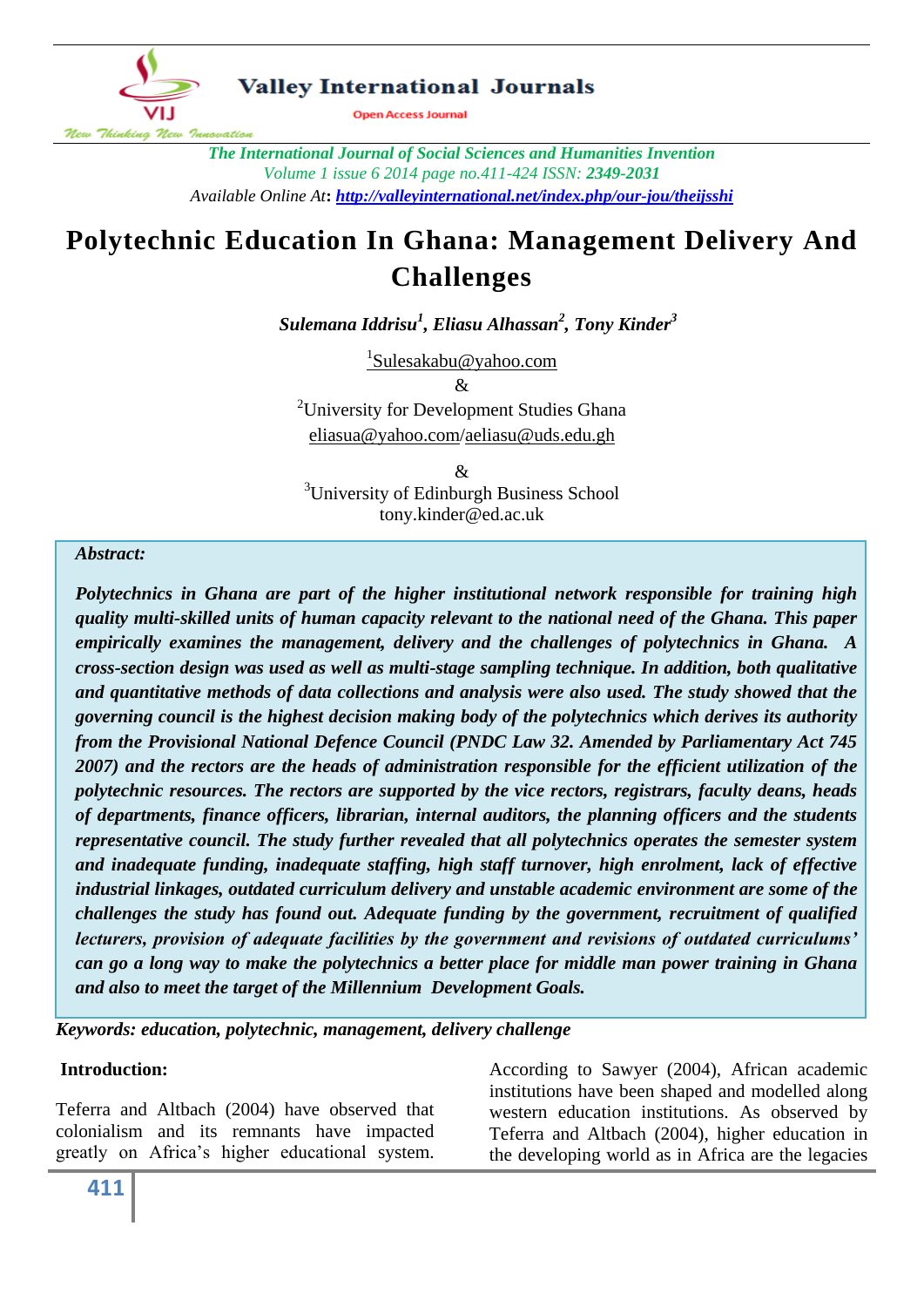of colonial polices*.* Effah and Hoffman (2010) have observed that Tertiary Educational Institutions have distinct features from other organisational types that in turn make their management different. Characteristically, Tertiary Educational Institutions are self-governing and autonomous (Effah and Hoffman 2010). The management of polytechnics like other TEIs in Ghana is akin to the bicameral system that has evolved out of Ghana's association with Britain (Effah and Hoffman 2010). This relationship has had a major implication for Tertiary Educational Institutions in Africa (Effah (2005) & Teferra and Altbach (2004).

The Governing Council is the highest decision making body and derives it authority from Provisional National Defence Council (PNDC) Law 321(1992) as amended by Parliamentary Act 745(2007). Polytechnic management dwell so much on the committee systems that are clearly spelt out by their statutes. Thus, the management structures of polytechnics are drawn from its parent Act (PNDC Law 321) and the individual polytechnic statutes. The Governing Council is the highest statutory organ that oversees the activities of polytechnics and responsible for the appointment and discipline of all staff including the head, the determination of the educational character, vision and mission of the institution and for matters relating to management of finances and resources utilization of the institution (Polytechnic Act 745, 2007). Each polytechnic has a GC made of 13 members headed by a chairperson appointed by the President of the Republic. The Governing Council meets quarterly for the dispatch of its business; however, the Chairperson at the written request of not less than six members may convene an extraordinary meeting. When the chairperson is duly convinced of the urgency of the matter s/he will convene the meeting to deliberate on the issue(s) specified. In the absence of the Chairperson, the Governing Council) shall elect one person to chair the day's proceeding. With 2/3 members of present, the quorum for business is established. Decisions are carried through a simple majority. However, the chairperson has a casting vote that can be exercised to break ties.

Rectors are the heads of administration and thus ultimately responsible for the efficient utilization of the institution's resources i.e. men; materials; machines and money (4Ms). They are appointed for a four-year term and subject to renewal. Rectors manage the institution with the support of other officers: Vice Rector (VR); Registrar; Faculty Deans (FD's); Heads of Departments (HoDs); Finance Officer (FO); Librarian; Internal Auditor; and Planning Officer among others. Another equally important structure of the polytechnic management is the students' representative council (SRC) that operates under the Dean of students' office and has representation on the Governing Council and other committees.

Below the Governing Council is the Academic Board whose object is to protect the academic interest of the institutions. The Academic Board exercises sovereignty over academic matters and the highest decision making body on academic issues. The Academic Board presides over issues such as courses taught, course content and quality, entry requirements, student discipline and qualification for award of degrees among others. The Rector chairs the Academic Board, convocation and other statutory committees. With the exception of the Governing Council, decisions of the Academic Board take precedence over any other decisions taken within the polytechnic. The Board operates through the committee system; memberships of which are defined and drawn from the polytechnic's statute. Total membership of the Academic Board is dependent on the number of schools in each institution as it is the varying factor along with the permanent members: Rector, Vice Rector, Registrar, Dean, and Faculty Deans; with the librarian and the Finance Officer in attendance. Nonetheless, non-members may be co-opted for special assignments.

Below the Academic Board is the executive committee (EC) with membership drawn from the Academic Board. The Executive Committee meets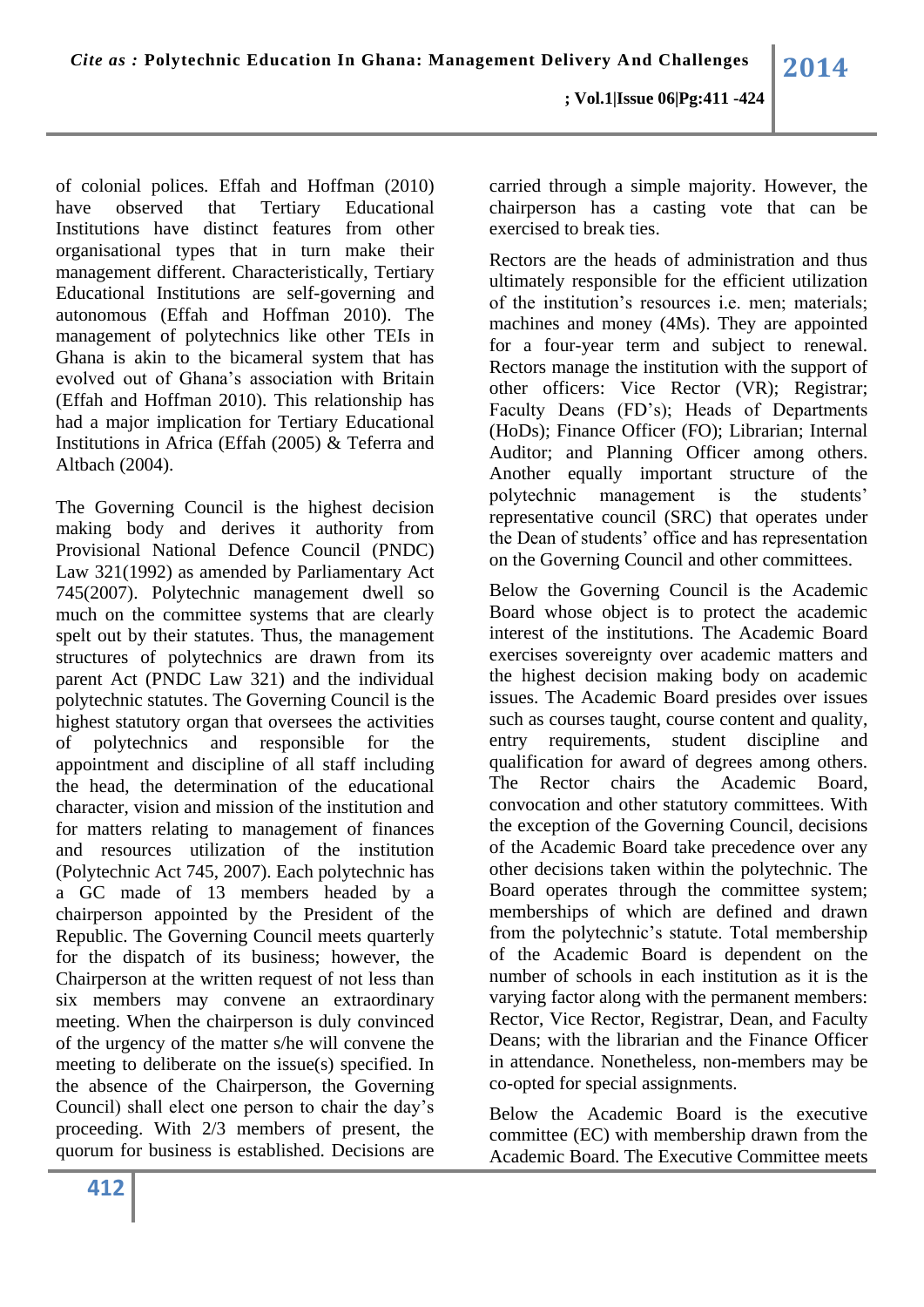#### **; Vol.1|Issue 06|Pg:411 -424**

quite frequently to attend to matters of urgent importance in between the normal meetings of Academic Board and report to it (Academic Board). Other statutory committees charged with specific responsibilities include: Appointments and Promotions Board, Post Graduate and Staff Development and Welfare and Housing among others. However, a number of checks and balances within the system do allow for the referral of matters to a lower or higher committee for a second opinion (Polytechnic Statutes). In essence, by virtue of their memberships of committees and boards, authority and influence is vested in the faculty (Afeti 2003; Effah 2003).

All polytechnics in Ghana operate the semester system comprising sixteen weeks per semester. Each semester is interspersed with lecture, practical, class assignments, examination and end of semester examination. Attendances to lectures are tied to registration and payment of fees at the beginning of each semester.

## **Methodology**

This study adopts a cross sectional research design (CSRD). According to Babbie (2010), CSRD involves observation of a sample, or a crosssection, of a population or a phenomenon that are made at one point in time. The option of using CSRD was tempered by four main considerations as suggested by Blaikie (2006): purpose of the study; the time span for data collection; data analysis type and resource availability.

Two sets of instruments were used to collect data for this study: interviews and questionnaires. The data was collected between December 2010 and July 2011 and involved six different category of respondents (including former polytechnic Rectors; students, current polytechnic faculty; former polytechnic faculty, polytechnic administrators, and government officials) across seven polytechnics in the tertiary sub sector of Ghana. In all, a total of 65 respondents were sampled.

The study piloted an on-line questionnaire to elicit the data from the academic staff respondent category only. Questionnaires informed by instruments used in earlier studies were adapted and used in a pilot study. Data was statistically analysed by the secured web base package. The summarised data were then exported to MS Excel for analysis and imported into MS Word and analysed using the Statistical Package for the Social Sciences (SPSS). Results of the pilot study provided lead-in themes that facilitated the couching of questions for the main qualitative interviews. Polytechnics in Ghana are faced with numerous challenges. These challenges are both human and material and include the following.

#### **Inadequate Funding**

Funding of Higher Education is one major issue facing nations across the world and Ghana is not an exception. Funding of Ghana's tertiary subsector has hovered around 14-23% of the national budget between 2003 and 2007. Indeed, the sad fact is that polytechnics have received less adequate funding and stable support compared to universities (Girdwood 1999). Effah and Adu (1998) have noted that, polytechnics in 1998 received about 28% of inputs requested from government; this percentage appreciated to 58% in 2000. Though the GETFund has hugely supported the education sub-sector since it began operating in 2001, its allocations to polytechnics have been skewed in favour of universities. From the data in figure 1b below, it's apparent that between 2001 and 2009 polytechnics received 21.56% while PUs received 73.86% during the same period. This is against the backdrop that universities are more established than polytechnics in every respect. One would expect that the GETFund's allocations to polytechnics be cupped up because of their peculiar situation. This notwithstanding, the GETFund has contributed tremendously and continue to do so in uplifting polytechnics from their doldrums to their present improved state. Table 1and 2 below shows the total expenditure of education in percentages at the various levels in Ghana as 2006 and percentage of expenditure at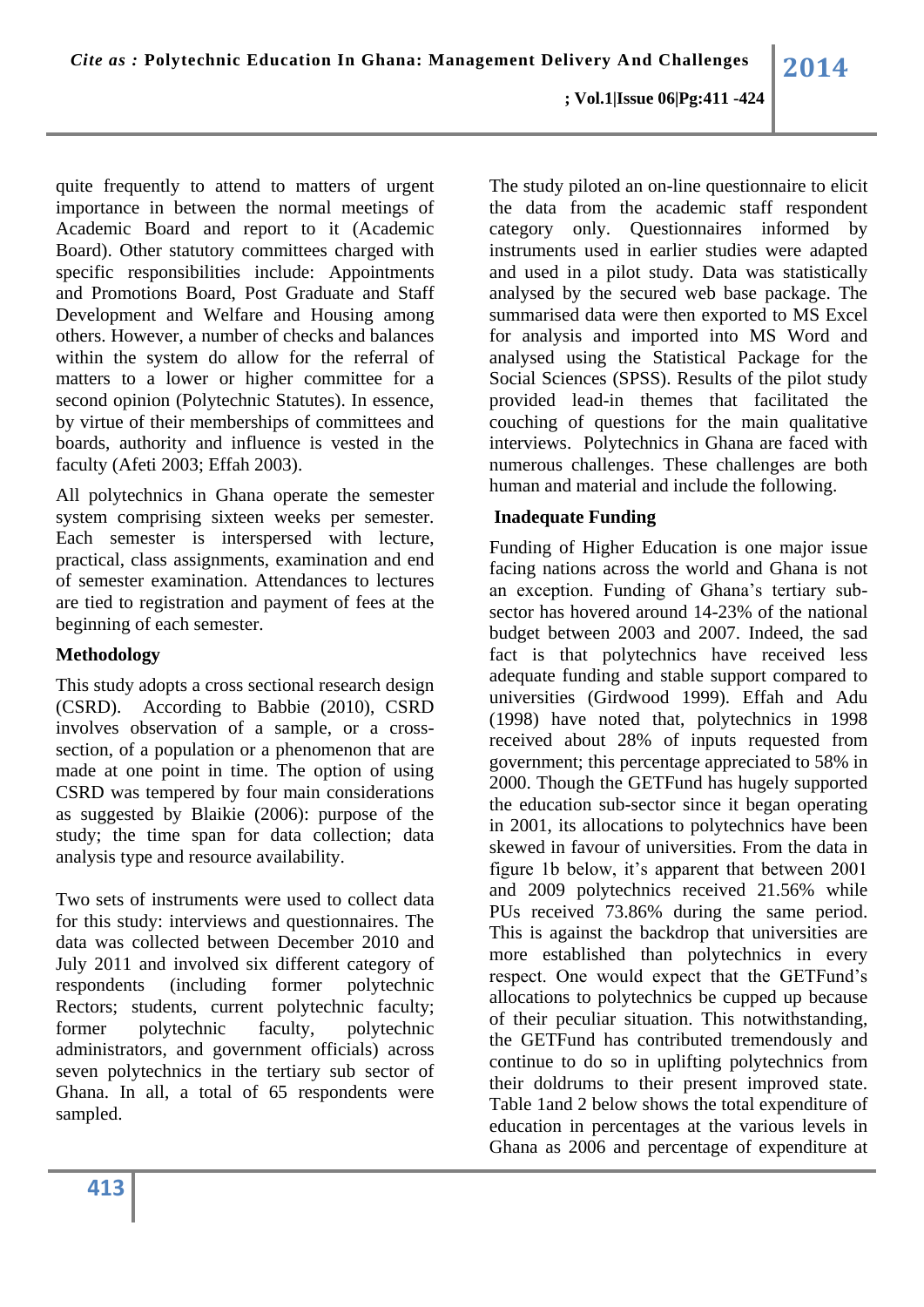the tertiary levels in Ghana between 2001-2009 respectively.

**Table 1**: **Percentage expenditure of education between 2003-2006**

| <b>Level</b> | Expenditure (% of total education<br>expenditure) |      |      |      |  |  |  |  |  |
|--------------|---------------------------------------------------|------|------|------|--|--|--|--|--|
|              | 200 3                                             | 2004 | 2005 | 2006 |  |  |  |  |  |
| Primary      | 40.0                                              | 32.0 | 30.0 | 28.0 |  |  |  |  |  |
| <b>JSS</b>   | 22.0                                              | 16.0 | 18.0 | 17.0 |  |  |  |  |  |
| <b>SSS</b>   | 15.0                                              | 20.0 | 21.0 | 16.0 |  |  |  |  |  |
| <b>TVET</b>  | 1.0                                               | 1.0  | 1.0  | 1.0  |  |  |  |  |  |
| Tertiary     | 14.0                                              | 21.0 | 20.0 | 23.0 |  |  |  |  |  |

**Source:** Ministry of Education Report (2007).

**Table 2: Percentage Expenditure of Tertiary Education between 2001-2009**

| Sub-sector         | Allocation             | Percentage |  |  |  |
|--------------------|------------------------|------------|--|--|--|
|                    | 2001-2009<br>in<br>Gh¢ |            |  |  |  |
| Public             | 283, 853, 255. 18      | 73.86%     |  |  |  |
| Universities       |                        |            |  |  |  |
| Public<br>Other    | 15,494,527.59          | 4.03%      |  |  |  |
| Tertiary           |                        |            |  |  |  |
| Polytechnics       | 82, 857, 288. 24       | 21.56%     |  |  |  |
| Private            | 2,100,000.00           | 0.55%      |  |  |  |
| Tertiary           |                        |            |  |  |  |
| <b>Grand Total</b> | 384, 305, 071.00       | 100.00%    |  |  |  |

**Source:** GET Fund Review and Outlook (2001- 2009)

The short fall in terms of budgetary allocation is required to be financed from internally generated fund (IGF). Even here, polytechnics are handicapped as compared to their university counterparts. For instance, for 2010 academic year, total IGF generated within the tertiary subsector was GH¢147, 694,341. Of this amount,

universities bagged GH¢122,391,964 (83%); polytechnics earned GH $\varphi$ 14,846,264 (10%); other teaching institutions (OTIs) 6% and supervisory bodies 1%. For 2011,of the GH¢155,079,058 generated, PUs secured 82%; polytechnics 10%; OTIs 6% and 2% for other bodies (NCTE 2011). This funding difficulty leaves the polytechnics unable to meet their developmental needs of Ghana.

## **Inadequate Staffing**

| Table 3: |                                                | <b>Cumulative Designations of</b> |  |
|----------|------------------------------------------------|-----------------------------------|--|
|          | <b>Academic Staff in Ghanaian Polytechnics</b> |                                   |  |

| Designation                            | Total    | Percenta<br>ges |
|----------------------------------------|----------|-----------------|
| <b>PRINCIPAL</b><br><b>LECTURERS</b>   | $\Omega$ | 0               |
| <b>SENIOR</b><br>LECTURERS             | 3        | 0.27            |
| <b>LECTURERS</b>                       | 481      | 43.80           |
| <b>ASSISTANT</b><br><b>LECTURERS</b>   | 19       | 1.73            |
| <b>PRINCIPAL</b><br><b>INSTRUCTORS</b> | 103      | 9.38            |
| <b>SENIOR</b><br><b>INSTRUCTORS</b>    | 186      | 16.93           |
| <b>INSTRUCTORS</b>                     | 268      | 24.40           |
| <b>ASSISTANT</b><br><b>INSTRUCTORS</b> | 38       | 3.46            |
| <b>GRAND TOTAL</b>                     | 1098     | 100             |

Source: Field survey (2012)

Polytechnic in Ghana have suffered from Human Resource challenges since their inception. One of the biggest challenges has been its inability to recruit and retain highly qualified candidates. Effah (2003) has noted that polytechnics have a staff vacancy of 60%. Impliedly, most of the polytechnics are operating below their human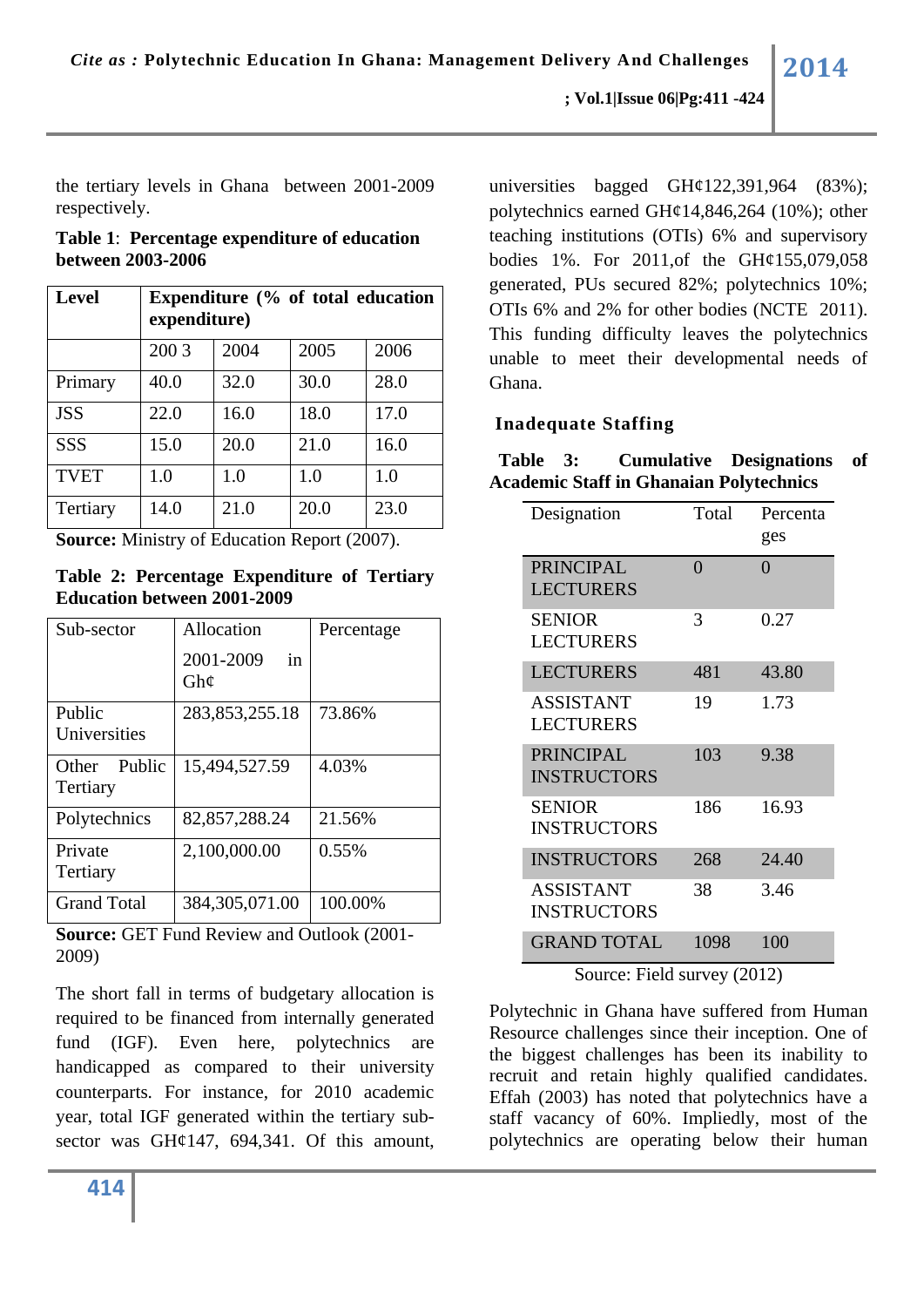resource capacity. Though this is augmented by the work of part-time lecturers-their commitment levels cannot be relied upon as they have duties first to their employers before polytechnics. According to Afeti (2005) before the upgrading of technical institutes into polytechnics, only 2% of the teaching staff then was qualified to teach in polytechnics with majority first-degree holders and even below. As a consequence, most polytechnics had to "soften" their positions by falling on first-degree holders in the relevant disciplines with the hope of developing them into full-fledge lecturers through its staff development programmes. With 2% in 2002/03, polytechnic staffing improved to 28%; however, by 2009, it appreciated to 44% (NCTE 2009). Table 2 below shows faculty situation as of 2009.

Overall, the national staff development picture looks promising, however, some polytechnics still have majority with lower qualifications. For instance, Wa, Koforidua, Bolgatanga and Tamale have over half of their faculty below the minimum grade (lectureship). The stature of polytechnic faculty affects its corporate image as institution of academic excellence and consequently their enrolment, staffing and bargaining power for better conditions of service.

## **High Staff Turnover**

Added to the precarious problem of unfilled vacancies; and having to manage the system with unqualified staff are the problem of high voluntary faculty turnover from polytechnics to universities and other sectors of the national economy. According to NCTE, the faculty turnover rate in polytechnics was an average of 20 apiece in 2006; while that of Accra polytechnic was 25 per annum. According to Nsiah-Gyabah (2005), Accra polytechnic loss 135 staff between 2000 and July 2005. Tamale polytechnic lost 43 senior members between 2008-2011(Planning Unit 2011). In a similar fashion, Kumasi polytechnic witnessed 111 academic staff resignations between 1996- 2010 (Registry, Kumasi Polytechnic 2011). For instance, the turnover of faculty was so severe that the marketing department of Kumasi polytechnic

from 2001-2006 operated with one full-time lecturer while the other compliment was sourced from outside. The statistics provided could be more, as most polytechnic in the past did not consciously keep turnover records.

# **High Enrolments**

Enrolments into Ghana's polytechnic have been on the ascendancy. From just a low total of 1,358 students in 1993, it increased geometrically by 143% to 23,117 in 2003/04 academic year and to 38,656 in 2008/09 academic year. It is important to note that the growth in student numbers has been consistent since the inception of polytechnics except for the 2006/07 academic year when enrolments dropped from 24,983 to 24, 664 in the 2007/08. For 2009-2010, enrolment had reached 45,934 students' (28.3%) of total tertiary enrolments. The worrying observation in the enrolments is the over concentration in favour of business related programmes as against the science and technology courses. A national ratio of 60:40 for the sciences and business is the government policy, but the situations on the ground represent the reverse. For instance, for the 1996/97 academic year the achieved ratios for

business and science was 55:45; it came to 44:56 in 2000/01 and 41:59 in 2003/04 (Effah 2005). Achieved ratios for 2009/2010 academic year was 79:21 for Humanities and Arts and Sciences respectively (NCTE 2011). In short, achieving the national policy of 60:40 enrolments has proved elusive. However, for the first time in 1996/97, the ratios were 55:45 for sciences and humanities respectively. The inability of the secondary system to train and turn out academically grounded and disciplined candidates in the sciences perhaps explain this problem of low science enrolments. This in turn has affected polytechnics in their quest to produce the needed scientific manpower for the country.

With the high enrolment unmatched by adequate and stable resources i.e. human, material and physical infrastructure are over-stretched. For instance, 91.2% of the 45,535 students in the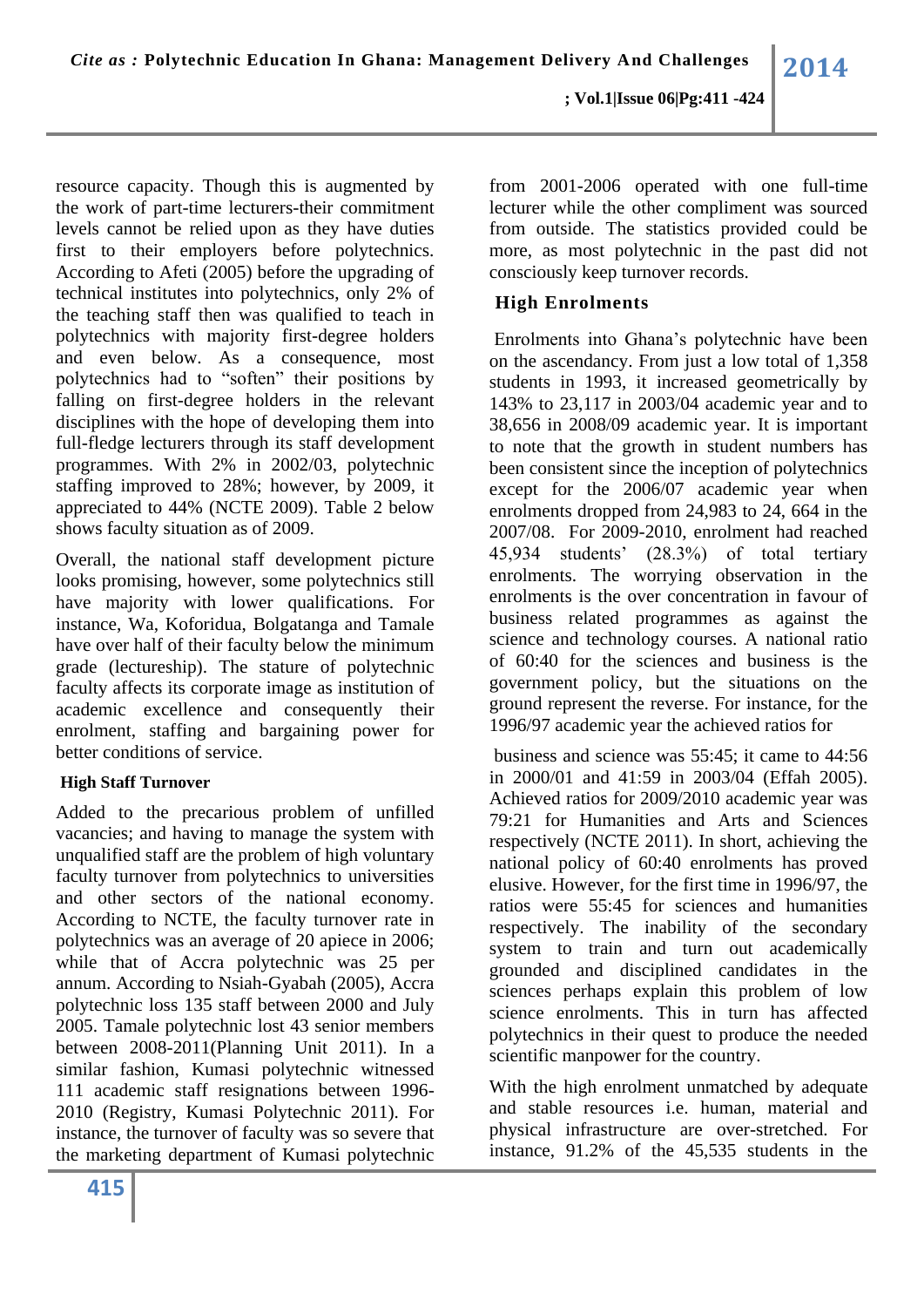sampled polytechnics are without residential accommodation compared with 8.7 % (3,975) resident students. The huge numbers also translates to high teacher–student ratio; this consequently affects the quality of instructions. For example, in 2003/2004, management and business courses had a teacher-student ratio of 1:65. Such a ratio is too high for effective and efficient teaching and learning. Table 4 below shows polytechnic enrolments.  $\overline{\phantom{0}}$ 

| Year      | $\overline{5}$<br>$\omega$<br>$\sigma$<br>ᡋ<br>$\overline{\phantom{0}}$ | $\sim$<br>$\sigma$<br>994<br>$\overline{\phantom{0}}$ | $\delta$<br>n<br>$\mathfrak{S}$<br>$\overline{\phantom{0}}$ | 57<br>996<br>$\overline{\phantom{0}}$ | 98<br>∼<br>66<br>$\overline{\phantom{0}}$ | 99<br>998<br>$\overline{\phantom{0}}$ | $\overline{5}$<br>800<br>$\overline{\mathsf{C}}$ | $\mathfrak{S}% _{A}^{\alpha\beta}$<br>2001 | $\mathfrak{S}$<br>2002 | 혼<br>2003 | $\mathcal{S}$<br>2004 | 8 <sup>o</sup><br>2005 | 5<br>৩<br>$\overline{200}$ | $80^{\circ}$<br>2007 | ව<br>20008               | ರ<br>$\mathbb{Z}$<br>C)<br>$\Xi$<br>ڻ |
|-----------|-------------------------------------------------------------------------|-------------------------------------------------------|-------------------------------------------------------------|---------------------------------------|-------------------------------------------|---------------------------------------|--------------------------------------------------|--------------------------------------------|------------------------|-----------|-----------------------|------------------------|----------------------------|----------------------|--------------------------|---------------------------------------|
| Enrolment | 138                                                                     | 363<br>4                                              | 591<br>8                                                    | 742<br>$\overline{0}$                 | 994<br>2                                  | 129<br>63                             | 164<br>91                                        | 184<br>59                                  | 204<br>42              | 231<br>17 | 243<br>53             | 249<br>83              | 246<br>64                  | 286<br>95            | 38<br>65<br><sub>0</sub> | 261<br>12                             |

**Table 4: The commutative student enrolment for polytechnics from1993/94-2009**



**Fig 3: Cumulative enrolment for polytechnics from 1993/94-2009; source:** Adapted from NCTE statistical Digest (2007/8)

# **Lack of Effective Industrial Linkages**

Ghana's polytechnic system lacks a stable and enduring collaboration with industry. As a requirement, HND students are required to have industrial attachment of three months in both their first and second years of study. But this is hardly done due to the lack of industries; also considering the huge number of students, the few industries available do not have adequate places to absorb

large student numbers. Moreover, the design of attachment is highly unstructured and poorly

supervised. Furthermore, fact that the attachment is unexaminable and not part of accredited courses provide basis for most students to take it lightly. Faculty who are supposed to have that "industrial feel" are themselves deficient. Though the service conditions avails this opportunity, very few faculty members have really seized the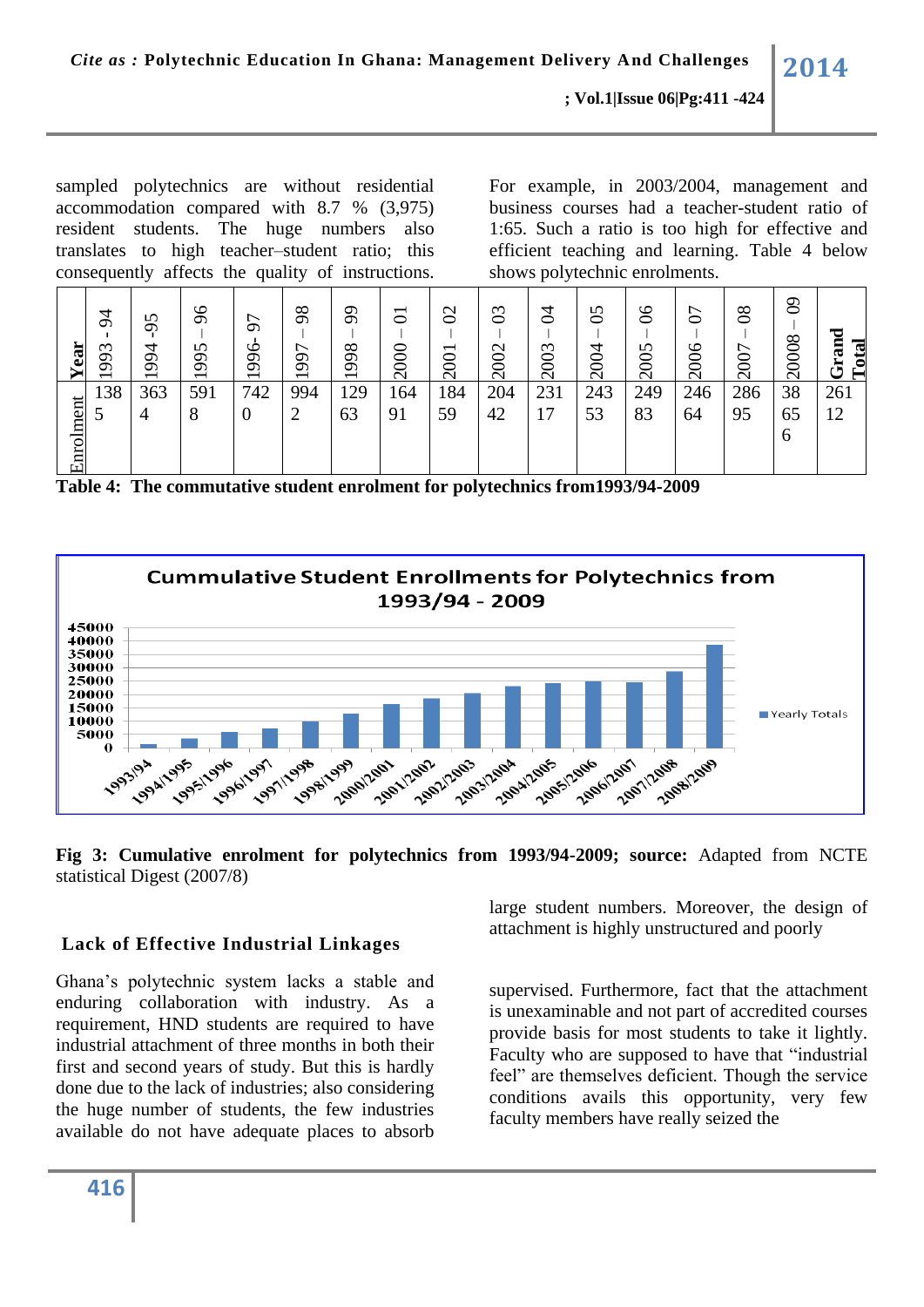opportunity to go through attachment. The wisdom behind faculty attachment is to enable faculty staff to get abreast with technological advances applied in industry. Such visitation will ensure some congruence between courses taught and what pertains in industry.

## **Curriculum Delivery**

Polytechnic curriculum is required to be practicaloriented. However, for Ghanaian polytechnics, the approach is rather "bookish" with teachers at the centre of affairs. It also has very little practical training and inputs from industry. Its curriculum was wholly adapted from foreign models of CIM and ACCA among others without recourse to local needs (Afeti 2003). Whilst these bodies have reviewed their curriculum severally, those of polytechnics are yet to see any major revision. According to Effah (2005), the current curricula is not in tune with the established criteria of both the UNESCO and ILO in providing scientific knowledge, skills and other core competencies needed for steady career development.

# **Unstable Academic Environment**

The academic environments of polytechnic are highly unstable. Major stakeholders such as unions and students within the network have taken turns to strike in order to press home one demand or the other. Effah (2004) notes that POTAG, TEWU and students accumulated 27 weeks of inactivity due to strike actions. Though the situation is getting stable, there are still pockets of industrial action being witnessed on polytechnic campuses. For instance, on the  $1<sup>st</sup>$  of August 2010, POTAG called a strike for six weeks. The series of industrial disputes that characterize polytechnics has dented its image and scares away foreign students and other prospective investors (Effah 2004). The instructional time lost due to strikes cannot be quantified. Stakeholders within the network should engage in dialogue in resolving their grievances. On the contrary, government must show understanding when polytechnic issues come up for discussion.

Failings by government to engage and dialogue with stakeholders exacerbate the impasses.

# **Discussions**

Polytechnics in Ghana have since their establishment gone through a myriad of problems; which in turn have impacted their delivery. The interviews generated divergent views as each respondent lay claim to one constraint or the other as the first. A cross-section of participants alluded to the enormity of these problems; yet they remain optimistic about their future. A government official summed it all in the following words:

So, these are the five major challenges (1) relevance (2) perception (3) sustainable funding (4) obsolete equipment (5) capacity of the faculty (Appendix D6).

In light of the above evidence, it can be argued that the problems confronting polytechnics are many and varied. The interplay of these factors at both the individual and collective levels shape access and quality of polytechnic education and its delivery. Polytechnics have three main sources of funding - government, GETFund and internally generated funds (IGF). Funding from both GETFund and government has been consistent but inadequate to keep up with their expenditure. Polytechnics are handicapped in their ability to generate IGF compared to Universities. Funding came up strongly as a major constraint confronting polytechnics during interviews. A former chairman of the parliamentary select committee on education expressed the following sentiment:

Funding is one of the challenges. The polytechnic and technical schools, they lack the equipment and materials that they need. It means the funding is poor for them to be able to acquire modern equipment and then the materials that they need. Why is it that polytechnic and technical schools are still using 40 years old engine for training?

Another government official added: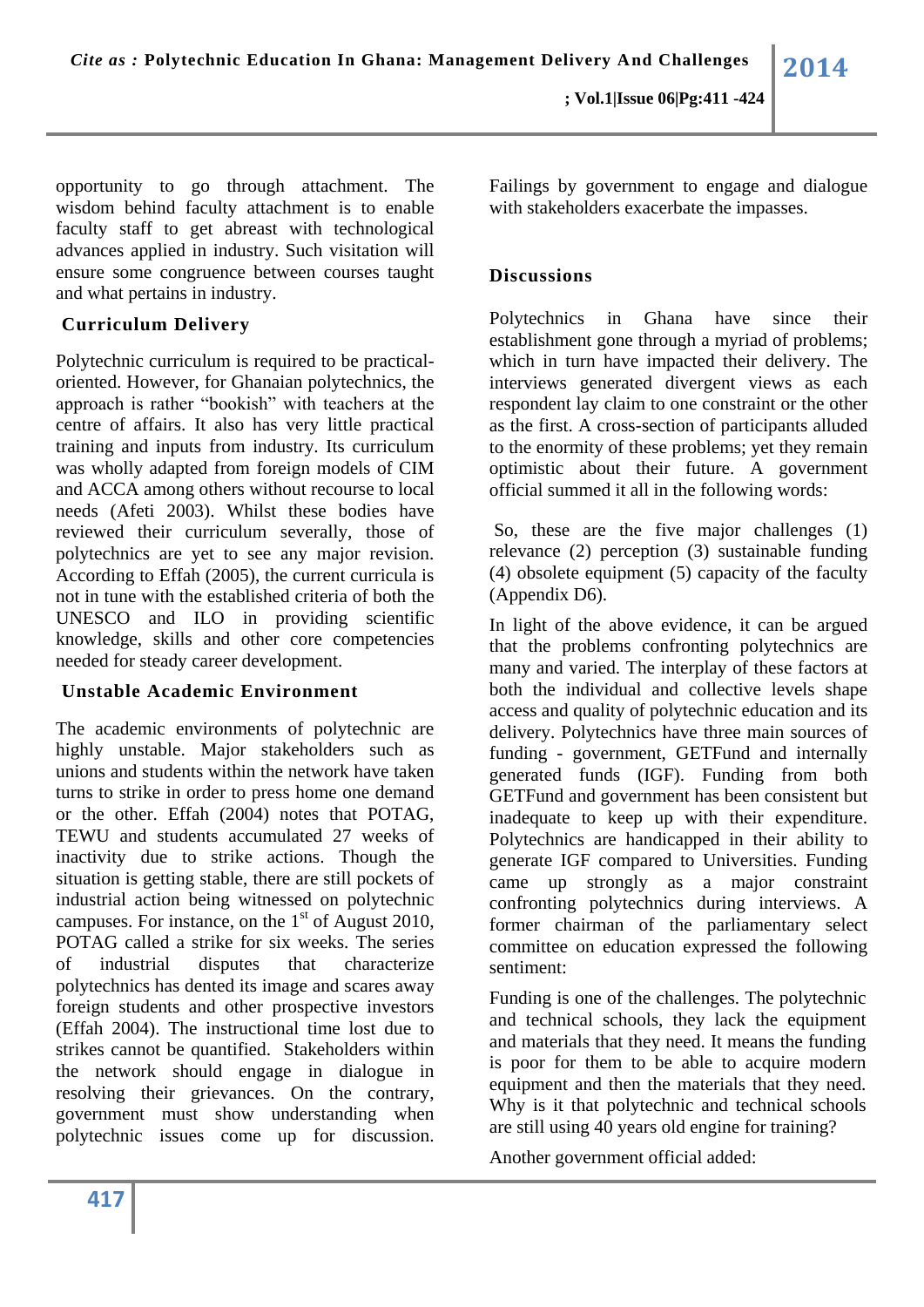"The first problem is funding. But when you prepare your budget in the polytechnic-you give it 100%. What you get from government is between 40 and 60%. So, the institution has to provide the other 50% but providing the 50% is very difficult"

In contrast, a government official in an interview said:

"One, challenges of higher education, if you say it everybody will say funding but I don't think it's funding; it's not funding….."

Inferring from the above, it is clear that Ghana's higher education sector is facing financial challenges. With fewer resources, polytechnics are unable to undertake research and other programmes and policies. In view of their strategic roles, government will have to step-up its funding to enable them function effectively. Enrolments figures in absolute terms into polytechnics look impressive. In reality however, many qualified candidates are denied access due largely to infrastructural constraints. For instance, polytechnics in 1999/2000 admitted only 35% of qualified applicants; 41% for 2000/2001 and 37% for  $2001/2002$  academic years. Speaking to the  $I_n$ issue, a resignee highlighted the scale of the problem when he retorted:

"I know that polytechnics don't have facilities. Facilities such as lecture theatres are insufficient and all of that and for the students also many of them find it difficult to get organisations for industrial attachment"

A student leader also noted:

The other threats are that infrastructural development at the polytechnic level is not actually anything to write home about (Appendix E 2).

Elaborating, a former rector stated:

I don't agree with the grade cut-off, and there is no space and every matriculation, 5,000 applied due to lack of space we took it down to 1,000. The following year, you come and repeat the same thing (Appendix B2).

These arguments amply testify that polytechnics are poorly resourced and equipped which in turn affects enrolment and graduate training. To assuage this problem, more facilities have to be provided to cater for the unstoppable demand.

The quality of staffing in polytechnic faculties have hampered the delivery of quality polytechnic education as many of the staff still hold lower qualifications. For polytechnics to be able to engage in its scholarly mandate of providing high quality level middle manpower needed for industrial growth, it should have the requisite human capital in the right numbers. Poor staffing therefore emerged as a challenge confronting polytechnics. Responding to this issue, a former rector remarked:

The very first is the availability of teachers who themselves are highly trained. So, the polytechnics will survive if we can get teachers who really are competent, well qualified and who can make an impression (Appendix B1).

In support, a resignee contented:

adequate staffing especially, the faculty and that is about the numbers. Besides the numbers, there is also the need to have higher level qualifications for faculty in the polytechnic for them to be able to bring about the kind of confidence that the products should have. You have a lot of first degree holders who are teaching courses, they aren't assisting second degree holders in teaching but they are handlers of courses, set their own questions and all that. It's not the best.

The staffing level as is currently obtainable does not engender high level of public confidence in the training provided by polytechnics. This perhaps partly explains the low public perception of polytechnics. To redeem its reputation, polytechnics must enlist and retain quality workforce.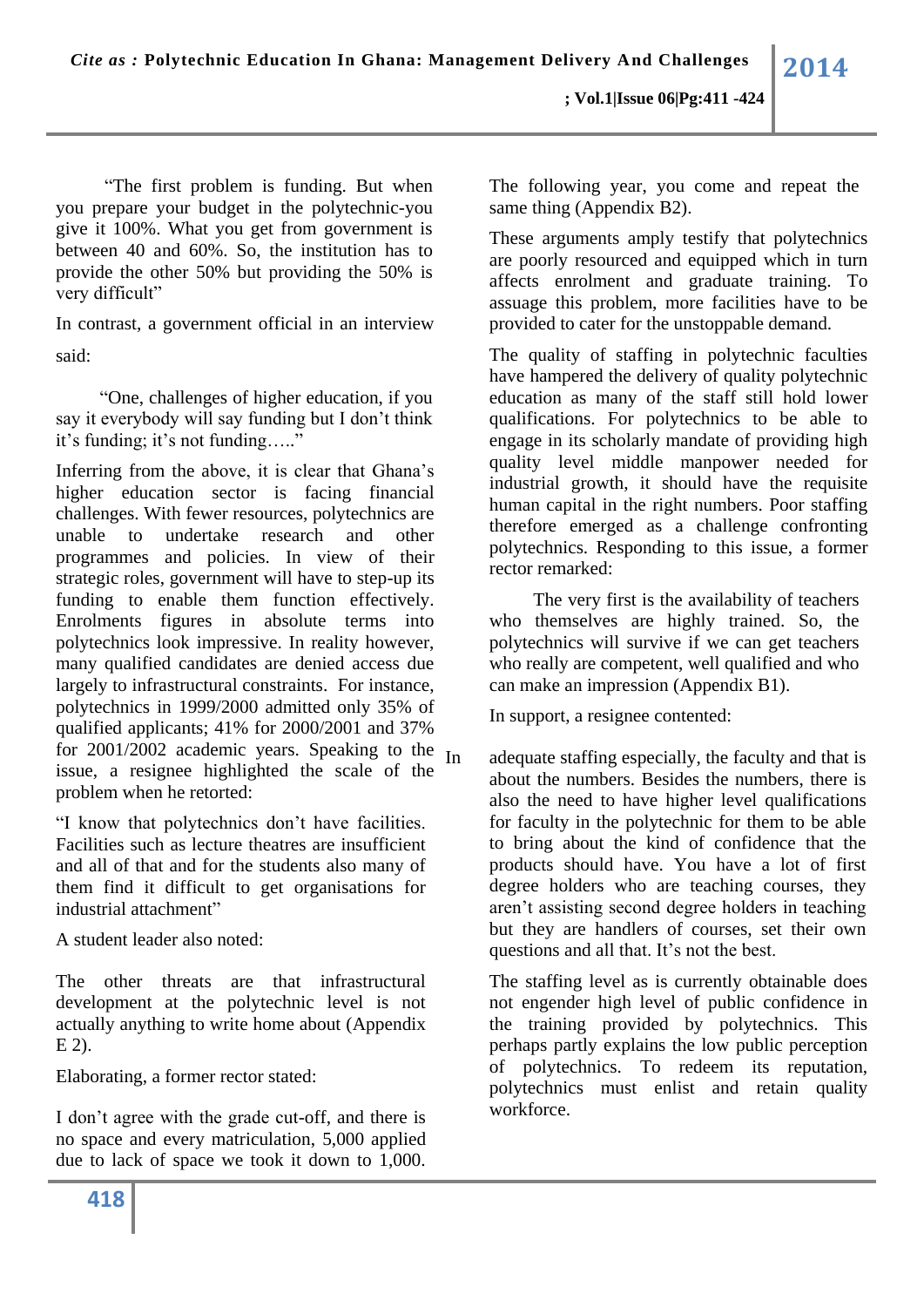Polytechnics are victims of strategic poaching to the universities and other organisations. Contributing, an administrator reflected:

It is high, because for each year, may be half a year or quarterly, we do have staff who resign or who vacate post. But in terms of employment, the polytechnic does employ either once or twice a year.

Another administrator stated:

High, because you see, what appears to be the major reason is better opportunities that are being offered in terms of emolument, remuneration, compensation for work done?

Lamenting on the issue, a faculty member observed:

> Yes, I mentioned this staff movement which affects intellectuality; which also means that if you don't have the right calibre of staff, if you cannot recruit the best staff, you are not competitive in that direction, that you can't offer the best salaries and allowances, you can't offer the best working conditions then you are going to have staffs who may not give off their best or you will have staffs who are not exactly the best and that can affect the output of polytechnic training.

The evidence above affirms that turnover is high in polytechnics. It further affirms polytechnics' inability to retain its valued faculty, particularly those on whom they have made serious investments through training. This has resulted in the loss of experienced faculty i.e. tacit knowledge resulting in the loss of skills, knowledge and experiences accumulated during their tenure. To counter faculty turnover, polytechnics will first have to understand its causes and develop retention policies to contain it.

Enrolment into Ghana's HEIs in the last two decades has grown exponentially, especially at the polytechnic level. Although, a national priority, the increase in enrolment has been constrained by unmatched expansion in infrastructure due largely to underfunding. These constraints have always compelled polytechnics to limit enrolment resulting in the turning down of some qualified applicants. Contributing to this issue, a government official noted:

> We just finished Sunyani polytechnic 2009 examination results and Accountancy alone, I bet you is over 600 students, so if one teacher takes such a class, no wonder they can't set mid-semester examination tests and so continuous assessment is not done well.

A former rector remarked:

I don't agree with the grade cut-off, and there is no space and every matriculation, 5,000 applied due to lack of space we took it down to 1,000. The following year, you come and repeat the same thing.

Another government official added:

If you go to some of the classrooms, they are crammed. A class of let's say 500 people; you will see many people standing on the verandas –listening to lectures. It is not the best (Appendix D3).

Inferring from the evidence above, it can firmly be argued that high enrolments unmatched by increased staffing and facilities exerts a lot of pressure on staff in terms of workload that in turn affect student preparations. To expand access, staffing and facilities of polytechnics should be expanded expeditiously. The non-revision of the current curriculum in the polytechnics affects the training levels of its trainees. Using out-dated curriculum means that polytechnics training are incongruent with labour market's needs.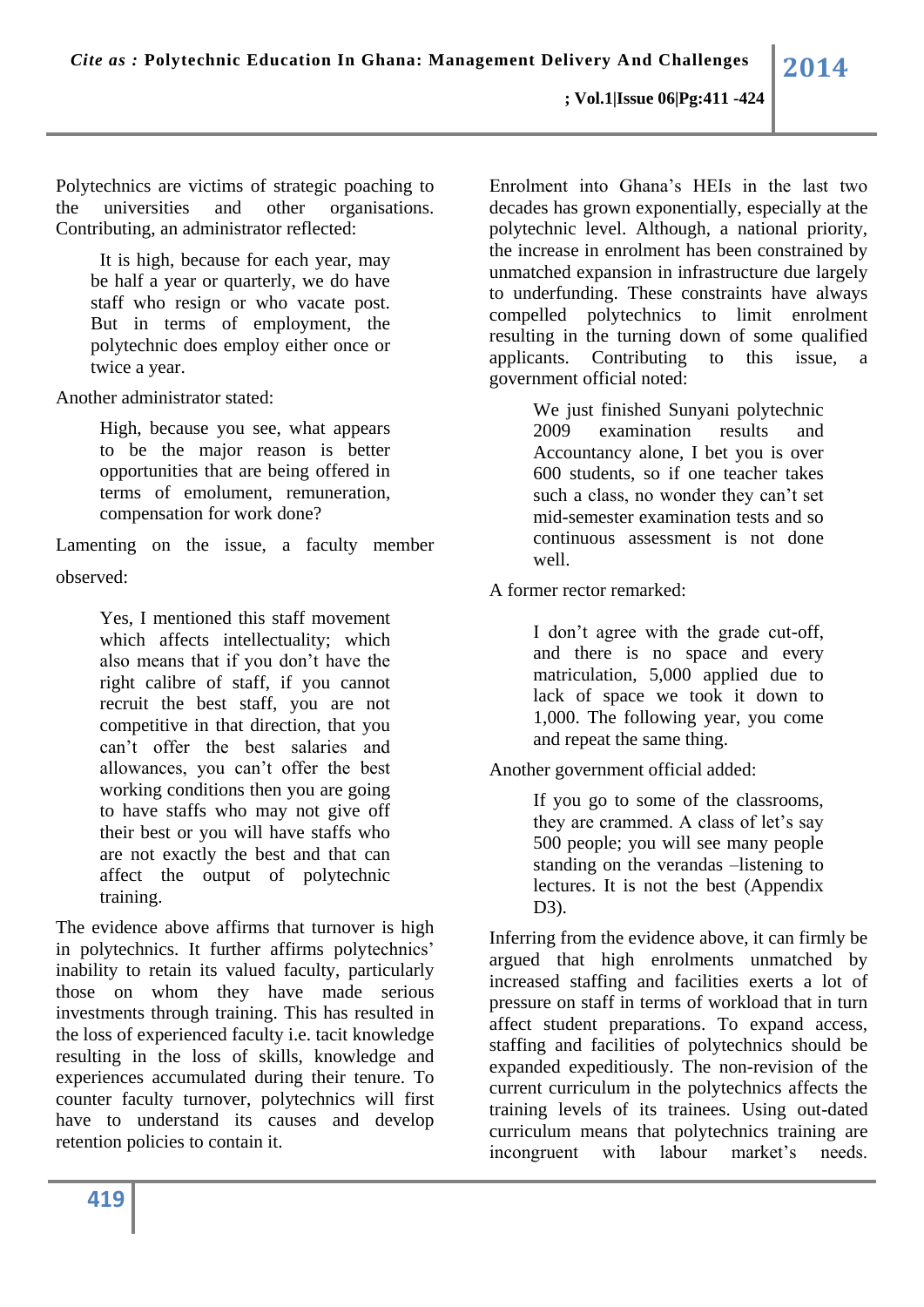**; Vol.1|Issue 06|Pg:411 -424**

Commenting, a former rector succinctly noted: ... 'They should make it more relevant to what pertains in the industries…' Re-echoing the morbid nature of the curricula, a faculty member remarked:

> "You know the HND curriculum as we have it now; we have been using this curriculum for the past 10 years. Apparently, because it is national, no individual polytechnic can change anything"

Emphasising the point, a government official observed:

> The world is changing fast so the curriculum at most every five years should change. We need to make sure that we review curriculum regularly but we don't get the funds for it.

Referring to the same issue, a current faculty noted:

"Our inability to link up with industry I think is not helping us. Perhaps, if we strengthen our collaboration with industry and do good market survey and know the direction the nation is heading then we will be able to prepare our manpower for those areas and then train them…. Using statistics I would have thought that for the last census for instance, HND [statistics] students in the country would have been the first choice for the survey. It will have provided an opportunity to train these students on their return, given their feedback, then we will know what to do with our curriculum so that for further census or further application to statistics then we will know how best to go about it"

Judging from the excerpts above, it can be argued that the curricula of polytechnics run counter to its objectives of quality training. The current training results in the production of theory based scholars who lack practice. This undoubtedly partly exacerbates the bruised reputation of polytechnics. There is therefore the need for polytechnics to collaborate with relevant stakeholders in designing and implementing its curricula.

The polytechnic environment has been very turbulent and fluid since their establishment in 1992/93. The unstable environment (calendar) of the network featured prominently in the study as a major constraint that disrupts the flow of planned programmes. Speaking to the issue, a government official poured out his frustrations when he contended:

> "First of all, everything that we do here, the information that we need to work must come from the polytechnics and the polytechnic is a very volatile area. Anytime there is unrest at the polytechnics, it affects us, you need any information, and they are on strike; POTAG is on strike so we don't' touch anything academic and that affects our work. But sometimes I wonder if they are even running shifts on strike, after POTAG has finished then it is the turn of students or TEWU or PAAG; so this is a big (problem) and we all want peace to prevail there so that we can do our work"

As evident in the quote above, the instability increases costs in terms of man hour loss to government, employers and students. It also affects planned completion times and rates, especially, students on study leave. It further addsup to the reputational crisis of polytechnics resulting in the sector been less attractive to prospective employees, students and investors. To engender public confidence, polytechnics must ensure some measure of stability on their campuses. The attitude of government to issues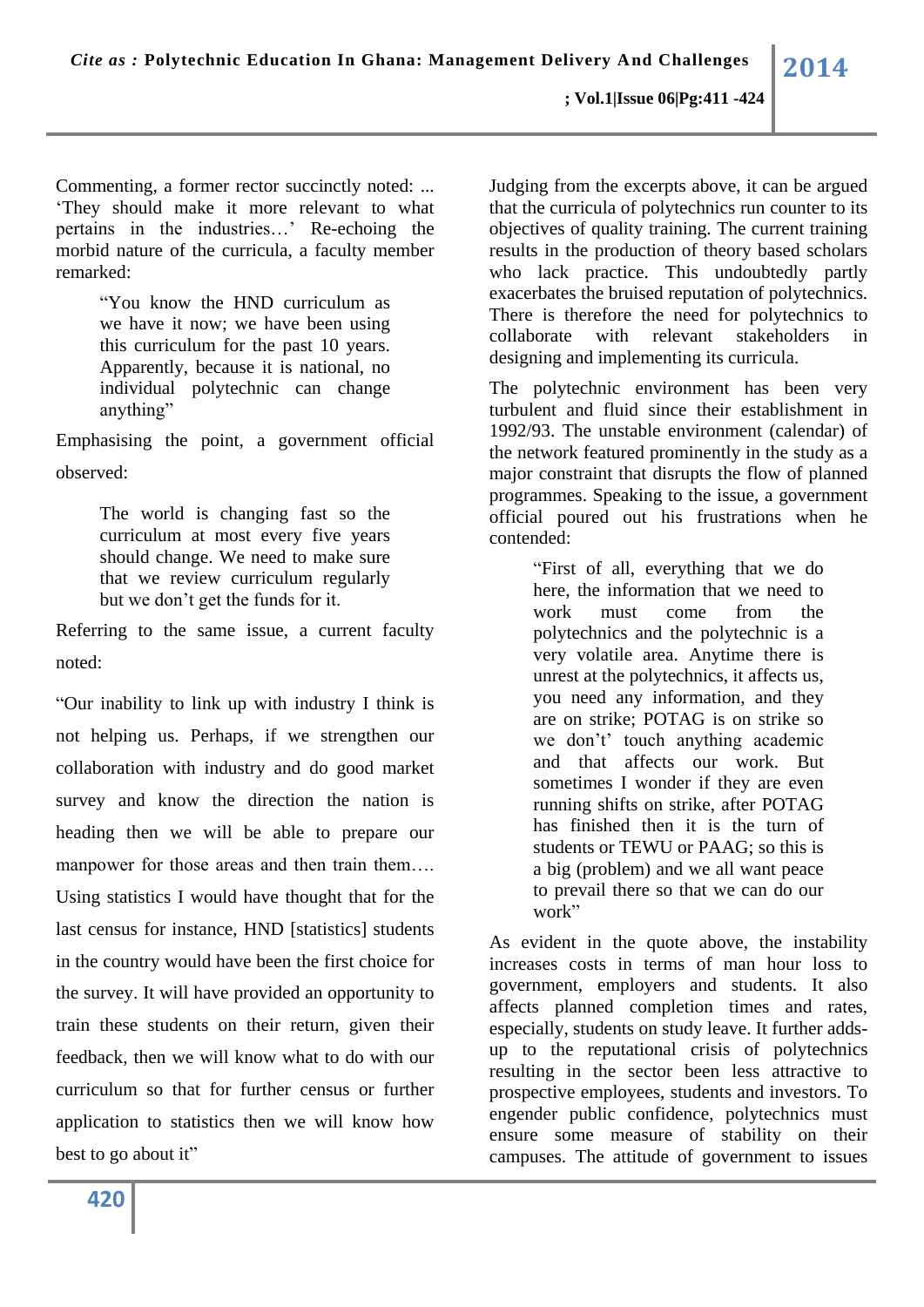from polytechnics as compared to universities has been a very serious challenge. The actions and inactions of governments in responding to polytechnic issues featured prominently as evident below. A former faculty member highlighted that:

> It is not treated with the same urgency as when public sector university lecturers make demands and the previous academic year (October-December 2010) saw something which can confirm that perception; because there were two phases of agitations and the university teachers were met in the quiet and I believe they are satisfied, so there is nothing more. The polytechnics have to be closed down for a long time and I don't know if they are satisfied even now.

Corroborating, a current faculty, it was observed that There's that kind of bias from government. In a way, they highlight the universities more as I just mentioned by responding every time quickly to the universities demand to the detriment of the polytechnics. Whenever they hear any cry from the universities they seem to pay attention to that.

Elaborating, an MP added:

The faculty of the polytechnic and technical schools, who cares about them. If it were UTAG they would have run quickly to meet UTAG. POTAG has been crying, nobody minds them.

As portrayed above, it arguable that successive and present governments have shown open bias towards universities compared to polytechnics. This has heightened public misconceptions of polytechnics and their roles in national development. Government need to forge a more positive relationship with polytechnics and other stakeholders. Equally, the autonomy of polytechnics must be guarded and protected.

Polytechnics have since their establishment been dogged with negative perception. Contributing on the issue, a former rector stated, '…the perception about the low calibre of the polytechnic institutions as compared to the universities …'

Another former rector retorted:

"If you like the perception that, the general perception of polytechnics as baby universities or in fact in worst case scenario as preparatory schools for the universities"

Corroborating, a student leader reflected the strong believe that the perception that is already created that there is no respect for polytechnic education in the country is actually a major factor.

Elaborating, an MP declared that people still in this country tend to respect titles. He is a lecturer in the university- he is more respected than he is a lecturer at the polytechnic.

Another MP added:

A teacher or lecturer who feels he's good enough to teach in the university and he finds teaching in the polytechnic and his conditions of service are nothing to write home about, they cry for attention nobody minds. So he will leave the polytechnic and join the university where UTAG is respected by government and the FWC. If it were UTAG they would have quickly run there.

Following from the above, a conclusion can be drawn that public perception has not been favourable to polytechnics compared to universities. This bruised reputation has impacted greatly on the abilities of polytechnics to attract and retain staff. It has equally affected enrolment and investments into the sector. Polytechnics require serious public relations work to repair and redeem its image so as to stay competitive.

Polytechnics at their inception inherited a large crop of unqualified staff. Many have since upgraded themselves but majority of the faculty still hold lower qualifications to function in a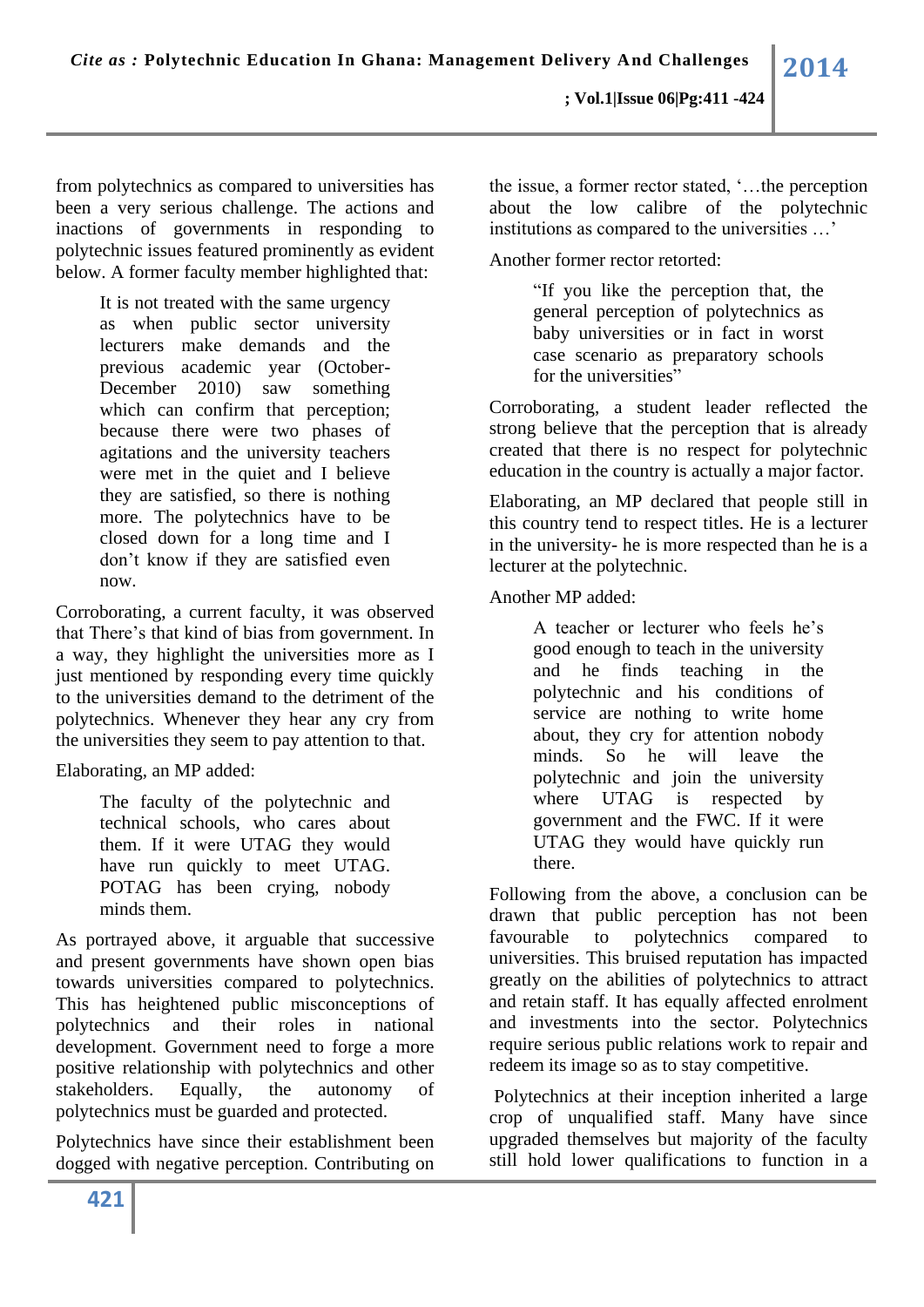tertiary system. Furthermore, polytechnics have not been able to attract and retain higher quality manpower. This theme was re-echoed by majority of the respondents. For instance, a government official stated:

> The people who are hired to head the polytechnics and then the Registrars, but mainly the Vice Rector, they are chosen through a kind of election and it may not be because of one's ability, skill or efficiency in handling management.

Supporting, a resignee reiterated:

Leadership of the polytechnic at that time didn't work in the interest of either students or staff. I think they were rather too selfish.

Also, a current faculty had this to say on leadership:

> Yes, I think that when a Rector is to be appointed, they should appoint someone who is experienced in dealing with polytechnics. I think for now we rely on the university and the curriculum in the university is quite different from the polytechnic.

Following from the above, it can be inferred that polytechnics have suffered from bouts of leadership problem. Moreover, the managerial cores of some polytechnics have had to experiment on the job. This flows from the lack of organised and methodical leadership and management training programmes. To enhance efficiency, polytechnics have to provide more training programmes to its staff.

# **Government's Current Policy on Polytechnics**

Governments, both past and present have placed PE at the top of its policy agenda. For instance, government in 2004 renewed its pledge to continue supporting polytechnics in their drive to produce technically trained graduates for national development.

> Government will continue to equip the polytechnics to make them offer tertiary education in their own right; to emphasis practical skills that are needed to run the productive economy and build a nation (Government While paper (2007).

As a consequence, government increased budgetary allocations of the network from  $\varphi$ 31 billion cedis in 2001 to  $\mathcal{L}111.54$  billion cedis in 2006, representing an increase of 259%. Also, the passage of polytechnic Act 745 (2007) was done to enable polytechnics offer Bachelor of Technology and other higher degrees- Bachelor of Technology has been initiated as *top-ups* for its army of HND graduates yearning for academic progression. Also, the support of government has sustained the academic and research programmes of polytechnics through the GETFund's Faculty Development window. The facility has enhanced the capacities and quality of polytechnic workforce. Further, government support in transforming the infrastructural base of the network is worthy of commendation.

In order to achieve the national tertiary policy of 60:40 enrolments for science and technology programmes as against the Arts and Humanities, polytechnics with the approval of government have mounted access (Pre-HND) programmes for graduates of the technical/vocational schools as a way of upping the gap in the science based programmes into polytechnics. A second window of closing the gap for the science based programmes is the provision of remedial education to qualified science students with weak aggregates to bring them up to acceptable levels before being admitted and enrolled to make up the numbers in the sciences.

Other policy initiatives by government include the cooperation between the World Bank, JICA and TALIF projects. These projects and collaborations have enhanced the resource base of polytechnics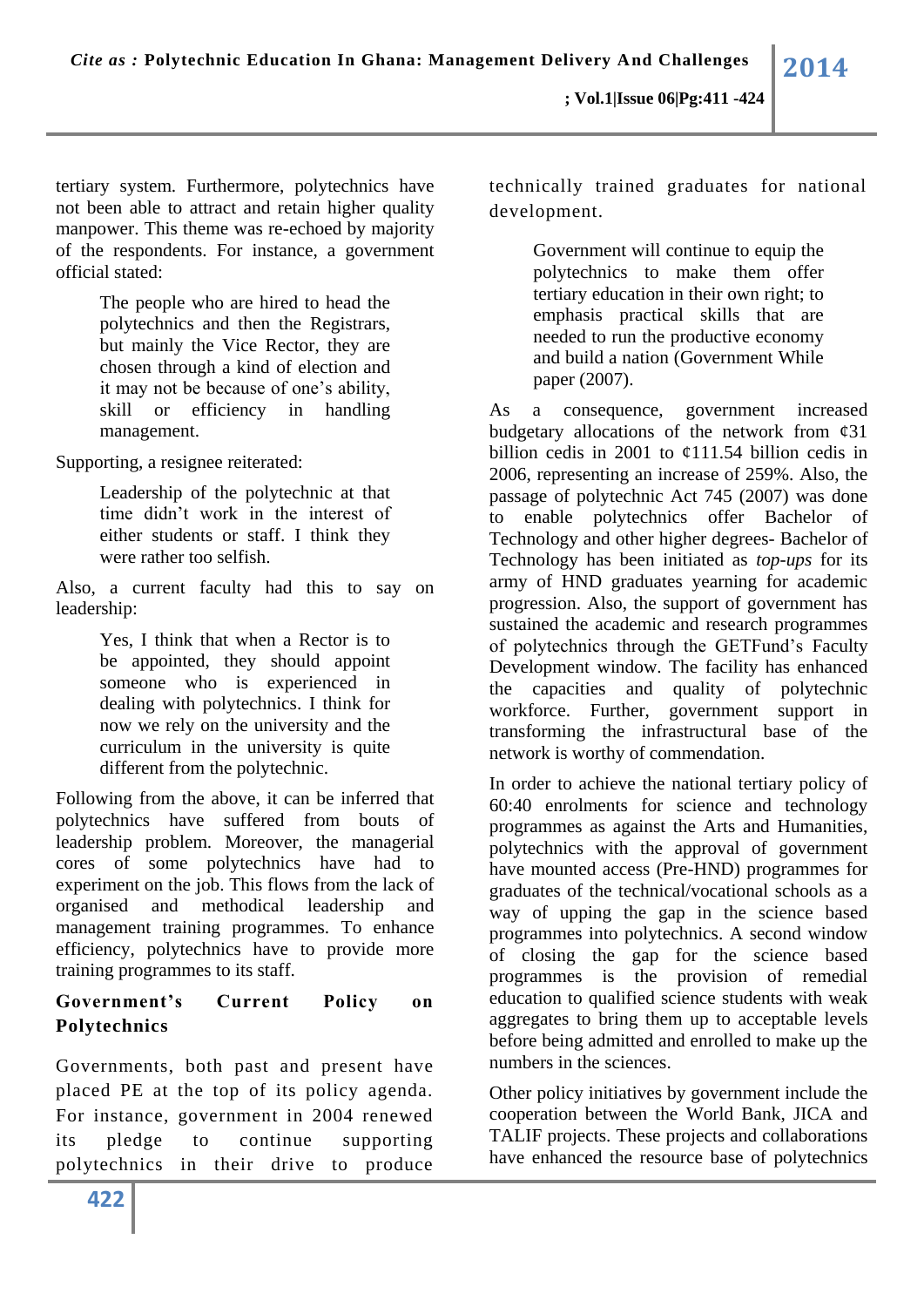in terms of finances, pedagogy, research, ICT and Human Resource development. Physically, the GETFund has completed and continues to execute many projects such as staff accommodation, lecture theatres, libraries, student hostel as well as building and equipping science and ICT laboratories among other projects across all polytechnics. Government has further endorsed the policy of institutional quotas for less endowed school. Also, the gender policy of 50:50 for males and females is being vigorously pursued to level up the enrolment gap of females (NCTE 2011; Ankomah et al 2005). Overall, these policies outlined mirrors government current thinking regarding polytechnic education in Ghana.

## **Conclusions and Recommendations**

In view of the evidence above, the sustainability of polytechnics remains a key issue. However, with the commitment demonstrated by present and past governments particularly in areas of staff development and infrastructural expansion through GET-Fund projects, it is possible to conclude that polytechnics are financially sustainable in the short and long run.

Although polytechnic education has been of tremendous importance to Ghana in terms of their manpower development in particular and their overall socio-economic developmental agenda, the sector is still faced with a number of challenges. The following recommendations are made for effective operations of the polytechnics in Ghana.

- An increase in funding of the Ghana polytechnic by the government will go a long way to improve efficiency and effectiveness in administration.
- The provision of adequate infrastructure by the government will allow the authorities of the polytechnics to enrol more qualified applicants in order to meet the middle man power needs of the country.
- Training and recruitment of more qualify staff by the polytechnics and provision of scholarships by the government to the staff to further their education thus going out for the Doctor of Philosophy degree will improve teaching and learning in the polytechnics in Ghana.
- Creating a conducive learning environment for effective learning and teaching by both the government and the polytechnic lecturers will also develop the human capital of the country. The current environment in the polytechnics where the polytechnic lecturers always embark on strike actions to address their grievances does not augur well for the effective teaching and learning.
- Empowering all the polytechnics in Ghana by the government to start awarding bachelor, masters and PhD degree will improve quality of teaching and enhance the human resource development of the country. This should by backed by legislation.

## **References**

- Afeti, G. A. (2005). A decade of polytechnic education in Ghana. Accra: Daily Graphic. Wednesday, April 13, 15 & 18. Page 10.
- Afeti, G. A. (2003). Promoting Change and Innovation in Tertiary Education: The experience of Ho Polytechnic. A case study prepared for a regional training conference on improving tertiary education in sub-Saharan Africa: Things That Work! Accra.
- Afeti, G. A. (2005 ). Strategic institutional development in the South: A case study of Ho Polytechnic education, Ghana. Accra.